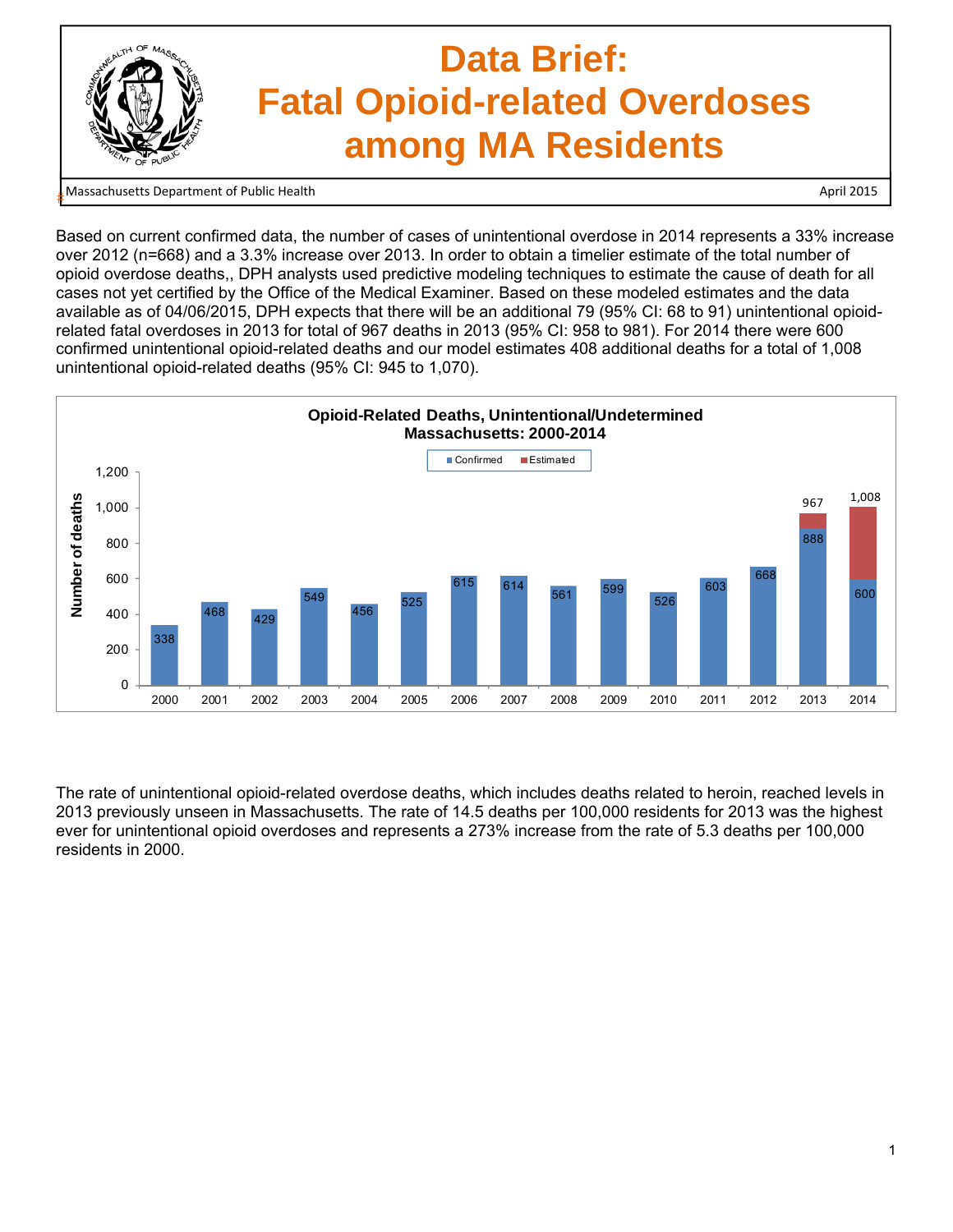

<sup>1</sup> Unintentional includes unintentional and undetermined intents to account for a change in death coding that occurred in 2005. Opioids include heroin, opioid-based prescription painkillers, and other unspecified opioids. This report tracks opioid-related overdoses due to difficulties in identifying heroin separately. Many deaths related to heroin cannot be specifically coded as such due to the fast metabolism of heroin into morphine and the possible interaction of multiple drugs. To avoid underrepresenting the magnitude of the problem, all unintentional and undetermined opioid-related deaths are tracked.

## **Notes:**

The figures cited here for 2013 and 2014 are based on estimates. As estimates, the Department will regularly review the projections as more information becomes available. Should the estimates change to any significant degree, updates will be posted. We used the closed analytic files for the years 2008 – 2012 to create and then refine a model to predict the likelihood that the cause of death for any person will be an opioid-related overdose. We then applied the final model to the 2013 open file to estimate the number of pending cases in 2013 and 2014 that will be an opioid-related overdose. Included in the final model are: age, race, education, gender, year of death, place of death, autopsy status, and latent class geography. We added this estimate to the number of confirmed cases in order to estimate the total number of opioid-related overdoses.